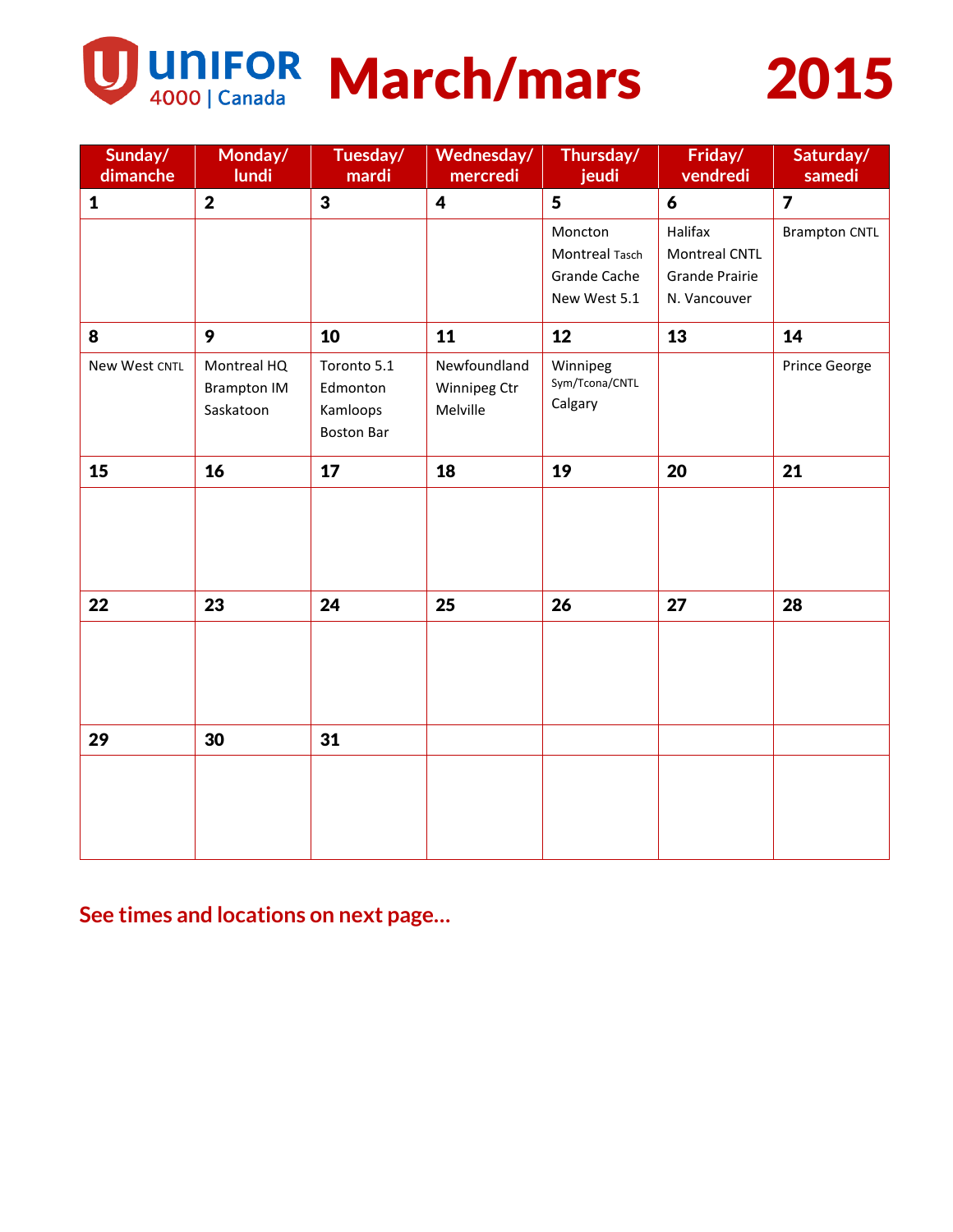## **UD** UNIFOR Locations/Emplacements: CN Ratification Voting

| <b>Local 4005</b>                 |                                   |                                     |  |  |  |  |  |
|-----------------------------------|-----------------------------------|-------------------------------------|--|--|--|--|--|
| March 5                           | March 6                           | March 11                            |  |  |  |  |  |
| <b>Moncton</b>                    | <b>Halifax</b>                    | <b>Newfoundland</b>                 |  |  |  |  |  |
| 5.1, 5.1 Intermodal & CNTL        | 5.1 Intermodal & CNTL             | <b>CNTL</b>                         |  |  |  |  |  |
| Crown Plaza Hotel                 | <b>CN Intermodal Yard</b>         | Holiday Inn                         |  |  |  |  |  |
| 1005 Main St.                     | Halifax, NS                       | 38 Bennett Ave,                     |  |  |  |  |  |
| Moncton, NB                       | 14:00 - 17:00 AST                 | Deer Lake, NL                       |  |  |  |  |  |
| 14:00 and 17:00 AST               |                                   | 10:00 - 18:00 NDT                   |  |  |  |  |  |
|                                   | Section Locale 4004 / Local 4004  |                                     |  |  |  |  |  |
| 5 Mars / March 5                  | 6 mars / March 6                  | 9 mars / March 9                    |  |  |  |  |  |
| <b>Montréal Taschereau</b>        | <b>Montréal</b>                   | Montréal Centre-Ville/Downtown HQ   |  |  |  |  |  |
| 5.1 & 5.1 Intermodaux/Intermodal  | <b>CNTL</b>                       | 5.1                                 |  |  |  |  |  |
| Crown Plaza Montréal Airport      | Unifor, Salle/Room 203            | <b>Hotel Bonaventure</b>            |  |  |  |  |  |
| 6600 Cote de Liesse               | 9045 Cote de Liesse               | 900 de la Gauchetière Ouest/West    |  |  |  |  |  |
| Montréal, QC                      | Montréal, QC                      | Montréal, QC                        |  |  |  |  |  |
| 07:00 - 18:00 EDT                 | 19:00 EST                         | 07:00 - 18:00 EST                   |  |  |  |  |  |
|                                   | <b>Local 4003</b>                 |                                     |  |  |  |  |  |
| March 7                           | March 9                           | March 10                            |  |  |  |  |  |
|                                   |                                   | <b>Mac Yard</b>                     |  |  |  |  |  |
| <b>Brampton</b><br><b>CNTL</b>    | <b>Brampton</b><br>5.1 Intermodal | 5.1                                 |  |  |  |  |  |
|                                   |                                   |                                     |  |  |  |  |  |
| Monte Carlo Inn                   | Monte Carlo Inn                   | Paradise Banquet Hall               |  |  |  |  |  |
| Edwards Blvd. & Derry Road        | Airport Road & Coventry Road      | 7601 Jane Street                    |  |  |  |  |  |
| Mississauga, ON                   | Mississauga, ON                   | Concord, ON                         |  |  |  |  |  |
| 16:00 - 21:00 EST                 | 07:00 - 19:00 EDT                 | 08:00 - 18:00 EDT                   |  |  |  |  |  |
|                                   | <b>Local 4002</b>                 |                                     |  |  |  |  |  |
| March 9                           | March 11                          | March 12                            |  |  |  |  |  |
| <b>Saskatoon</b>                  | <b>Winnipeg Downtown</b>          | <b>Winnipeg Symington/Transcona</b> |  |  |  |  |  |
| 5.1, 5.1 Intermodal & CNTL        | 5.1                               | 5.1, 5.1 Intermodal & CNTL          |  |  |  |  |  |
| Saskatoon Inn & Conference Centre | Union Centre, Room 104            | Windsor Park Inn,                   |  |  |  |  |  |
| 2002 Airport Drive                | 275 Broadway                      | Ambassador Room E                   |  |  |  |  |  |
| Saskatoon, SK                     | Winnipeg, MB                      | 1034 Elizabeth Rd.                  |  |  |  |  |  |
| 10:00 - 18:00 CST                 | 08:00 - 17:00 CDT                 | Winnipeg, MB                        |  |  |  |  |  |
|                                   |                                   | 08:00 - 18:00 CDT                   |  |  |  |  |  |
|                                   | <b>Local 4001</b>                 |                                     |  |  |  |  |  |
| March 5                           | <b>March 5</b>                    | March 6                             |  |  |  |  |  |
| <b>Grande Cache</b>               | Vancouver                         | <b>Grande Prairie</b>               |  |  |  |  |  |
| <b>CN Savage Alberta Railway</b>  | 5.1 & 5.1 Intermodal              | <b>CN Savage Alberta Railway</b>    |  |  |  |  |  |
| <b>Grande Cache Hotel</b>         | Unifor                            | Service Plus Inns & Suites          |  |  |  |  |  |
| 1701 Pine Plaza                   | $326 - 12$ <sup>th</sup> Street   | 10810 - 107a Ave.                   |  |  |  |  |  |
| Grande Cache, AB                  | New Westminster, BC               | Grande Prairie, AB                  |  |  |  |  |  |
| 12:30 - 17:00 MST                 | 10:00 - 18:00 PST                 | 11:00 - 13:00 MST                   |  |  |  |  |  |
|                                   |                                   | 18:00 - 21:00 MST                   |  |  |  |  |  |
| <u>March 8</u>                    | March 10                          | <b>March 10</b>                     |  |  |  |  |  |
| <b>Vancouver</b>                  | <b>Edmonton</b>                   | <b>Kamloops</b>                     |  |  |  |  |  |
| <b>CNTL</b>                       | 5.1, 5.1 Intermodal, 5.4 & CNTL   | <b>5.1 &amp; CNTL</b>               |  |  |  |  |  |
| Unifor                            | Yellowhead Inn                    | Four Points Sheraton Hotel          |  |  |  |  |  |
| 326 - 12 <sup>th</sup> Street     | 15004 Yellowhead Trail NW         | 1175 Rogers Way                     |  |  |  |  |  |
| New Westminster, BC               | Edmonton, AB                      | Kamloops, BC                        |  |  |  |  |  |
| 10:00 - 18:00 PDT                 | 08:00 - 19:00 MDT                 | 15:00 - 19:00 PDT                   |  |  |  |  |  |
| <b>March 12</b>                   | <b>March 12</b>                   | <b>March 14</b>                     |  |  |  |  |  |
| <b>Boston Bar</b>                 | Calgary                           | <b>Prince George</b>                |  |  |  |  |  |
| 5.1 Intermodal                    | <b>CNTL</b>                       | 5.1, 5.1 Intermodal & CNTL          |  |  |  |  |  |
| Best Western Premier Freeport Inn | Best Western Port O Call          | Four Points Sheraton Hotel          |  |  |  |  |  |
| 86 Freeport Blvd NE               | 1935 McKnight Blvd. NE            | 1790 Highway 97 South               |  |  |  |  |  |
| Calgary, AB                       | Calgary, AB                       | Prince George, BC                   |  |  |  |  |  |
| 08:00 - 21:00 MDT                 | 18:00 - 21:00 MDT                 | 10:00 - 18:00 PDT                   |  |  |  |  |  |